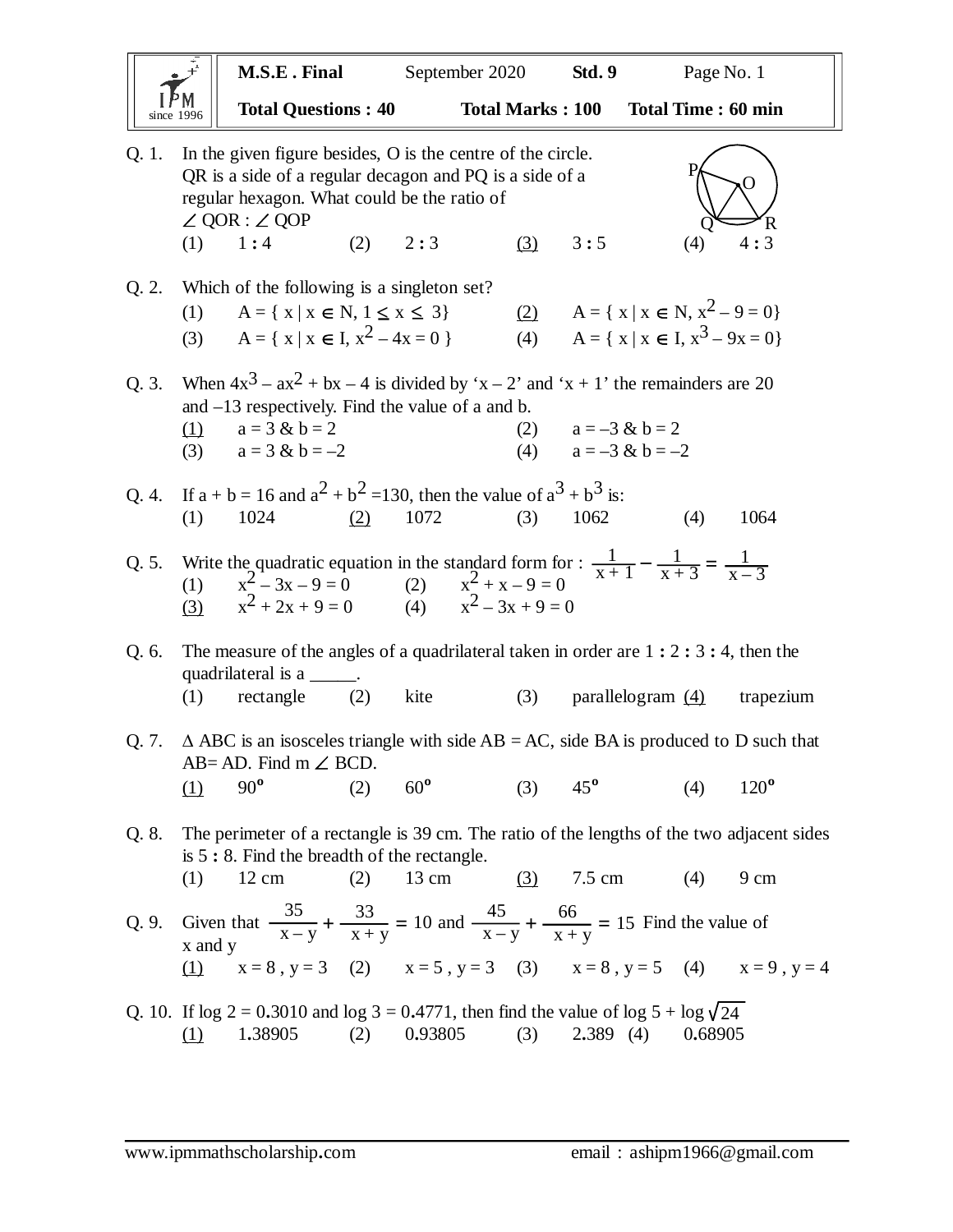Q. 11. The speeds of three cars are in the ratio 5 **:** 4 **:** 6. The ratio between the time taken by them to travel a same distance is : (1) 5 **:** 4 **:** 6 (2) 6 **:** 4 **:** 5 (3) 10 **:** 12 **:** 15 (4) 12 **:** 15 **:** 10

Q. 12. If  $U = \{ x \mid x \in N, x \text{ is a one digit number} \}, A = \{ x \mid x \in N, x \text{ is an odd number} \}$  and  $B = \{ x \mid x \in N, x \text{ is an even prime number} \}, \text{ then what is the cardinal number of }$  $(A \cap B) = ?$ (1)  $\frac{0}{2}$  (2) 1 (3) 3 (4) 2

Q. 13. 
$$
\sqrt{21-2\sqrt{104}} - \sqrt{18+2\sqrt{65}} = ?
$$
  
(1)  $\sqrt{11+2\sqrt{104}} = \sqrt{22} \sqrt{13+2\sqrt{40}} = ?$  (3)  $\sqrt{40+2\sqrt{5}} = 4$ ) None of these

Q.14.  $P(x) = 5x^2 + 2x + 1$ ;  $Q(x) = 2x^2 + 3$ ;  $R(x) = x^2 + 2x + 1$  and  $(x) = P(x) - Q(x) + R(x)$ Find  $5(x)$ . (1)  $7x^2 + 4x + 5$  (2)  $4x^2 + 4x + 5$  (3)  $4x^2 + 4x$  (4)  $4x^2 + 4x - 1$ 

Q. 15. Given that 
$$
x^2 + x - 1
$$
 is a factor of  $x^3 + ax^2 - 3x + c$ . Find the values of 'a' and 'c'  
\n(1)  $a = 1$ ,  $c = 1$   
\n(2)  $a = 1$ ,  $c = -2$   
\n(3)  $a = -1$ ,  $c = 2$   
\n(4)  $a = 1$ ,  $c = 2$   
\n(5)  $a = -1$ ,  $c = 2$   
\n(6)  $a = 1$ ,  $c = 2$   
\n(7)  $a = 3$ ,  $b = 5$  and  $c = 6$ , then find the value of:  $\frac{ab + bc + ca - a^2 - b^2 - c^2}{3abc - a^3 - b^3 - c^3}$   
\n(8)  $\frac{1}{8}$   
\n(9)  $\frac{1}{8}$   
\n(1)  $\frac{1}{9}$   
\n(2)  $\frac{1}{11}$   
\n(3)  $\frac{1}{8}$   
\n(4)  $\frac{1}{14}$ 

Q. 17. Find the quadratic equation whose roots are  $-2 - \sqrt{6}$  and  $-2 + \sqrt{6}$ 

(1) 
$$
x^2 + 4x - 2 = 0
$$
 (2)  $x^2 - 4x - 2 = 0$  (3)  $x^2 + 4x + 2 = 0$  (4)  $x^2 - 4x + 2 = 0$ 

Q. 18. Express  $\log_{10} \sqrt[5]{\frac{108}{108}}$  in terms of  $\log_{10} 2$  and  $\log_{10} 3$ 

(1)  $(2 \log_{10} 2 + 3 \log_{10} 3)^5$ (2)  $\frac{1}{5}$  (2 log<sub>10</sub> 2 + 3 log<sub>10</sub> 3) (4)  $(\log_{10} 2 + \log_{10} 3)$ 5 1 5

Q. 19. The ratio of the sides of similar triangles is 2 **:** 3. If the area of the smaller triangle is 64 sq.cm. find the area of the larger triangle (1) 144 sq.cm (2) 96 sq.cm (3) 84 sq.cm (4) 106 sq.cm

Q. 20. Evaluate : 
$$
\frac{5 \sin 66}{\cos 24} - \frac{2 \cot 85}{\tan 5}
$$
 (1) 2 (2) 4  
(3) 1 (4) 3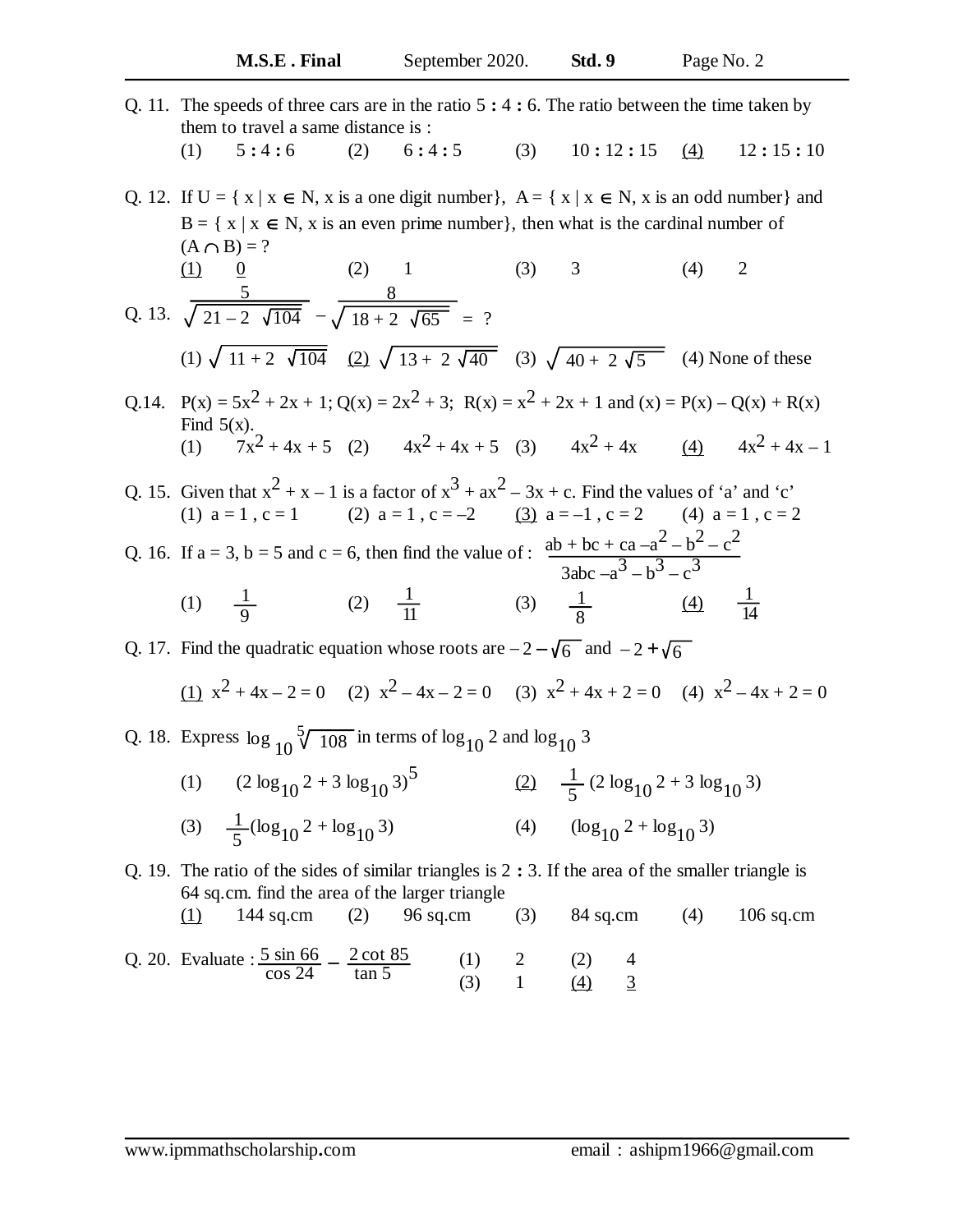Q. 21. The ratio of the complementary angle to the supplementary angle of a given angle is 4 **:** 19. Find the ratio of the angle to its supplementary angle. (1) 11 **:** 4 (2) 11 **:** 19 (3) 19 **:** 11 (4) 4 **:** 11 Q. 22. If  $P = \frac{2}{\sqrt{2\pi} \sqrt{2}}$  and  $Q = \frac{2}{\sqrt{2\pi} \sqrt{2}}$  then find the value of P – Q: (1)  $-2\sqrt{5}$  (2)  $-2$  (3)  $-2\sqrt{7}$  (4) Q. 23. What is the difference of the remainders when  $x^3 - 3x^2 + 5x - 1$  is divided by  $(x+1)$ and  $(x - 1)$  ? (1)  $\pm 15$  (2)  $\pm 12$  (3)  $\pm 22$  (4)  $\pm 25$ Q. 24. Factorize :  $a^2 + \frac{1}{2}$ (1)  $(a - \frac{1}{a}) (a - \frac{1}{a} - 3)$  (2)  $\frac{2}{5-\sqrt{7}}$  and  $Q=\frac{2}{\sqrt{5+\frac{2}{\sqrt{7}}}}$  $\sqrt{7}$ (3)  $-2\sqrt{7}$  (4)  $-4\sqrt{3}$  $(1) + 15$  $+\frac{1}{a^2} + 2 - 3a - \frac{3}{a}$ a  $(a - \frac{1}{a}) (a - \frac{1}{a})$  $(a - \frac{1}{a} - 3)$  (2)  $(a + \frac{1}{a})$  $(a + \frac{1}{a}) (a - \frac{1}{a})$  $(a - \frac{1}{a} - 3)$ 

$$
\frac{(3) (a + \frac{1}{a}) (a + \frac{1}{a} - 3)}{(1 + \frac{x}{y + z})} + \frac{2}{1 + \frac{y}{z + x}} + \frac{2}{1 + \frac{z}{z + y}} + \frac{1}{1 + \frac{z}{z + y}} + \frac{1}{1 + \frac{z}{z + y}} + \frac{1}{1 + \frac{z}{z + y}} + \frac{1}{1 + \frac{z}{z + y}} + \frac{1}{1 + \frac{z}{z + y}} + \frac{1}{1 + \frac{z}{z + y}} + \frac{1}{1 + \frac{z}{z + y}} + \frac{1}{1 + \frac{z}{z + y}} + \frac{1}{1 + \frac{z}{z + y}} + \frac{1}{1 + \frac{z}{z + y}} + \frac{1}{1 + \frac{z}{z + y}} + \frac{1}{1 + \frac{z}{z + y}} + \frac{1}{1 + \frac{z}{z + y}} + \frac{1}{1 + \frac{z}{z + y}} + \frac{1}{1 + \frac{z}{z + y}} + \frac{1}{1 + \frac{z}{z + y}} + \frac{1}{1 + \frac{z}{z + y}} + \frac{1}{1 + \frac{z}{z + y}} + \frac{1}{1 + \frac{z}{z + y}} + \frac{1}{1 + \frac{z}{z + y}} + \frac{1}{1 + \frac{z}{z + y}} + \frac{1}{1 + \frac{z}{z + y}} + \frac{1}{1 + \frac{z}{z + y}} + \frac{1}{1 + \frac{z}{z + y}} + \frac{1}{1 + \frac{z}{z + y}} + \frac{1}{1 + \frac{z}{z + y}} + \frac{1}{1 + \frac{z}{z + y}} + \frac{1}{1 + \frac{z}{z + y}} + \frac{1}{1 + \frac{z}{z + y}} + \frac{1}{1 + \frac{z}{z + y}} + \frac{1}{1 + \frac{z}{z + y}} + \frac{1}{1 + \frac{z}{z + y}} + \frac{1}{1 + \frac{z}{z + y}} + \frac{1}{1 + \frac{z}{z + y}} + \frac{1}{1 + \frac{z}{z + y}} + \frac{1}{1 + \frac{z}{z + y}} + \frac{1}{1 + \frac{z}{z + y}} + \frac{1}{1 + \frac{z}{z + y}} + \frac{1}{1 + \frac{z}{z + y}} + \frac{1}{1 + \frac{z}{z + y}} + \frac{1
$$

Q. 26. A rectangular tank is 15 m long and 12.5 m deep. If 750 cubic metres of water be drawn off the tank, the level of water in the tank goes down by 2.5 m. Find the total capacity of the tank.

(1) 7350 cu.m (2) 5350 cu.m (3) 5750 cu.m (4) 3750 cu.m

Q. 27. Find the value of 
$$
\log_{125} 3125 - \log_8 128
$$
  
\n(1)  $-\frac{5}{3}$  (2)  $-1$  (3)  $-\frac{2}{3}$  (4)  $-\frac{4}{3}$   
\nQ. 28. In the adjoining figure, m  $\angle$  BOE = 90°  
\nAB and CD are straight lines.  
\nFind x and y if z = 3x  
\n(1)  $x = 45^\circ$ , y = 45° (2)  $x = 30^\circ$ , y = 60°  
\n(3)  $x = 40^\circ$ , y = 50° (4)  $x = 50^\circ$ , y = 40°  
\nQ. 29. If tan  $\theta$  + cot  $\theta$  = 2, then find the value of tan<sup>2</sup> $\theta$  + cot<sup>2</sup> $\theta$  = ?

Q. 30. The area of a rhombus is 240 sq.cm. and one of its diagonal is 30 cm. Find the perimeter of the rhombus.

(1)  $1 \t (2) 2 \t (3) 3 \t (4) 4$